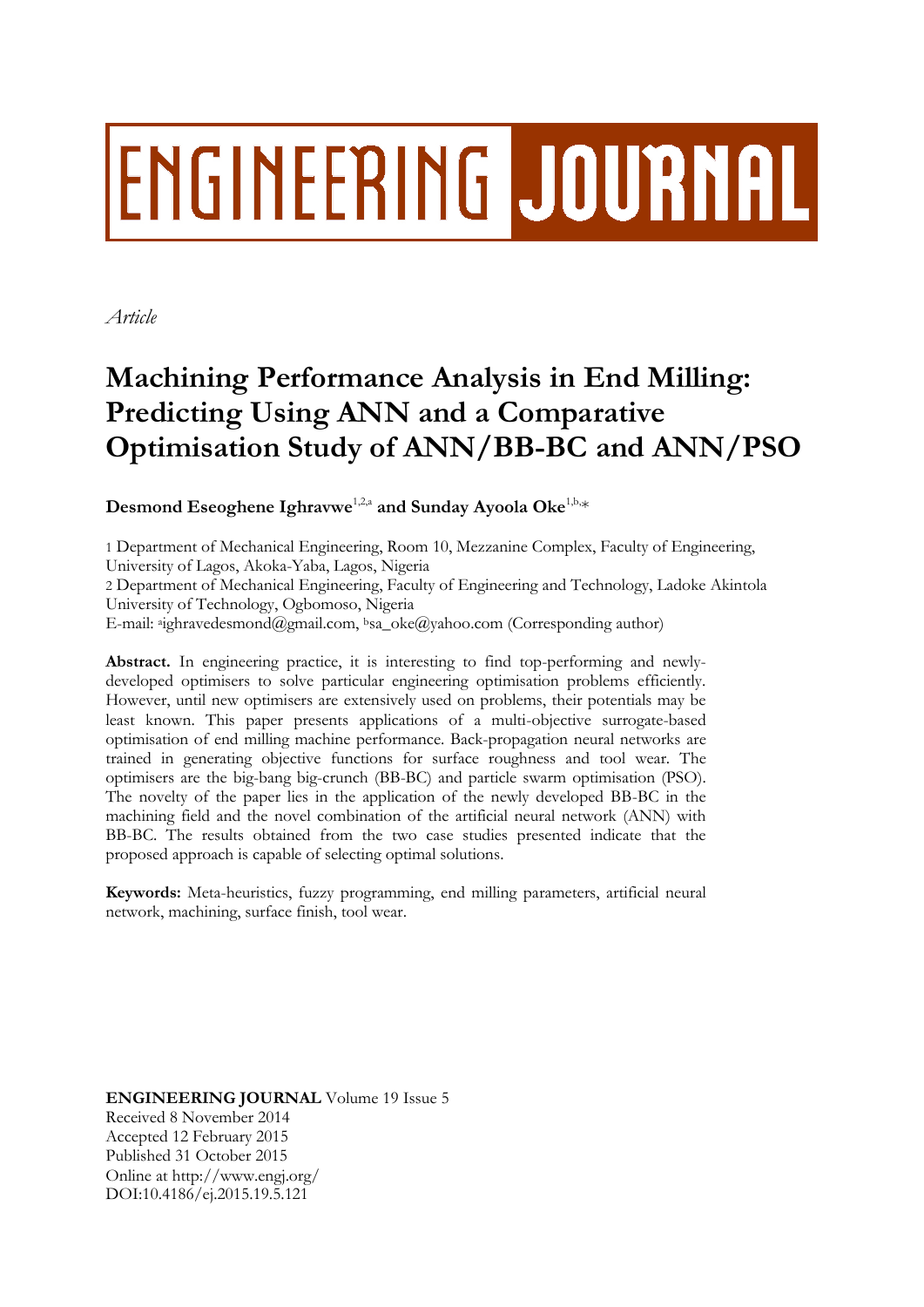# **1. Introduction**

Surface roughness and tool wear have been recognised as two chief drawbacks in the milling process, if not well-managed. They offer great restrictions on competitiveness and impacts on productivity, costs and the goodwill of the machine tool industry [1–6]. For example, it is well known that in the machining industry, a slight miss of tolerance limits invokes a price disadvantage on the product in the stiff competition in the industry. Thus, surface integrity plays an important role in maintaining competitive machining operations. The explanatory variables for machining performance, usually termed the process parameters are diverse. For surface roughness in end milling the explanatory variables may include feed rate, spindle speed, cutting speed, immersion angle and depth-of-cut (radial and axial) and nose radius. In machining science and technology, machining performance in end milling has been a long-standing research conversation, spanning from the seminal article of Xu *et al*. [1] through Armarego *et al*.'s work [2], and a number of others, to the most recent contribution by Cai *et al*. [6]. This is indicative of the fact that machining performance analysis is an important subject and further discussions in view of capacity enhancement needs of the milling industry for heightened competitiveness should be pursued rigorously. This implies that enhanced predictive models and optimisation approaches found to be successful in other areas of engineering could be applied to the benefit of the milling process and the research community.

For example, the big-bang big-crunch (BB-BC) optimisation, a newly evolving efficient and powerful tool with successful applications in electrical engineering and facility layout modelling has not been reported in any paper on machining performance analysis to the best of our knowledge. Therefore, the aim of this paper was to develop an effective approach to predict as well as optimise a number of machining performance indicators as a general approach to suitably adapt to specific process needs in end milling operation. A new approach that considers the marriage of artificial neural network (ANN) with each of the BB-BC as well as the particle swarm optimisation (PSO) algorithms was initiated as a research direction in this paper.

By following the arguments in the preceding paragraph, precise predictions and optimisation of machining performance attracts the critical attention of the machine tool operators and researchers. Prediction and optimisation are the principal pillars of the current investigation and have emerged for years with an expansive mass of knowledge in the general engineering literature. In the area of machining science and technology, the application of artificial intelligence and non-traditional optimisation have been known but in the sub-area of end milling, information concerning these tools is just growing.

Accordingly, monitoring machining performance in end milling has been a topic of interest to end milling investigators the world over [7, 8] due to the possibility of enhancing outputs, improving delivery and projecting the goodwill of the industry through it. In the past years, a growing number of investigations have attempted to replicate studies on surface integrity and tool wear in the general area of milling to end milling specific area. A number of examples include the works by Prajina [9] and Lakshmi and Subbaiah [10]. These have provided good foundation on the necessity to further enhance the surface integrity and tool wear in end milling. Despite this, some important areas of prediction and optimisation are still very poorly understood. Such as the prediction and the use of non-conventional optimisation tools in end milling process.

Little information is available regarding the effectiveness of the blending of ANN with BB-BC on one hand, and the union of ANN with PSO on the other hand, and previous work attempting this blending is not available. Previous works where end milling has been considered seem to scarcely discuss the issue currently focused on here and knowledge about the prediction power of ANN as well as the optimisation merits of BB-BC and PSO in union are not well known. In this context, the BB-BC and the PSO have considerable potential in the optimisation of the end milling process. The ANN is characteristically useful for modelling complex relationships in end milling due to its excellent information processing behaviours and capability for learning tolerance for noise and generalized capacity for predictive analysis. The BB-BC algorithm is capable of generating optimal solutions for non-linear and linear optimisation models and is a population-based meta-heuristic. The PSO algorithm is a population-oriented meta-heuristic algorithm dependent on the principle of exploration and exploitation of search space in general optimal solutions in models.

The artificial intelligence tools have the merit of learning from historical data while the non-traditional optimisation tools have been credited with high quality of solutions of short convergence times. Given the development over time, the end milling process seems to sparingly utilise some of these tools due to the slow diffusion of this knowledge in end milling.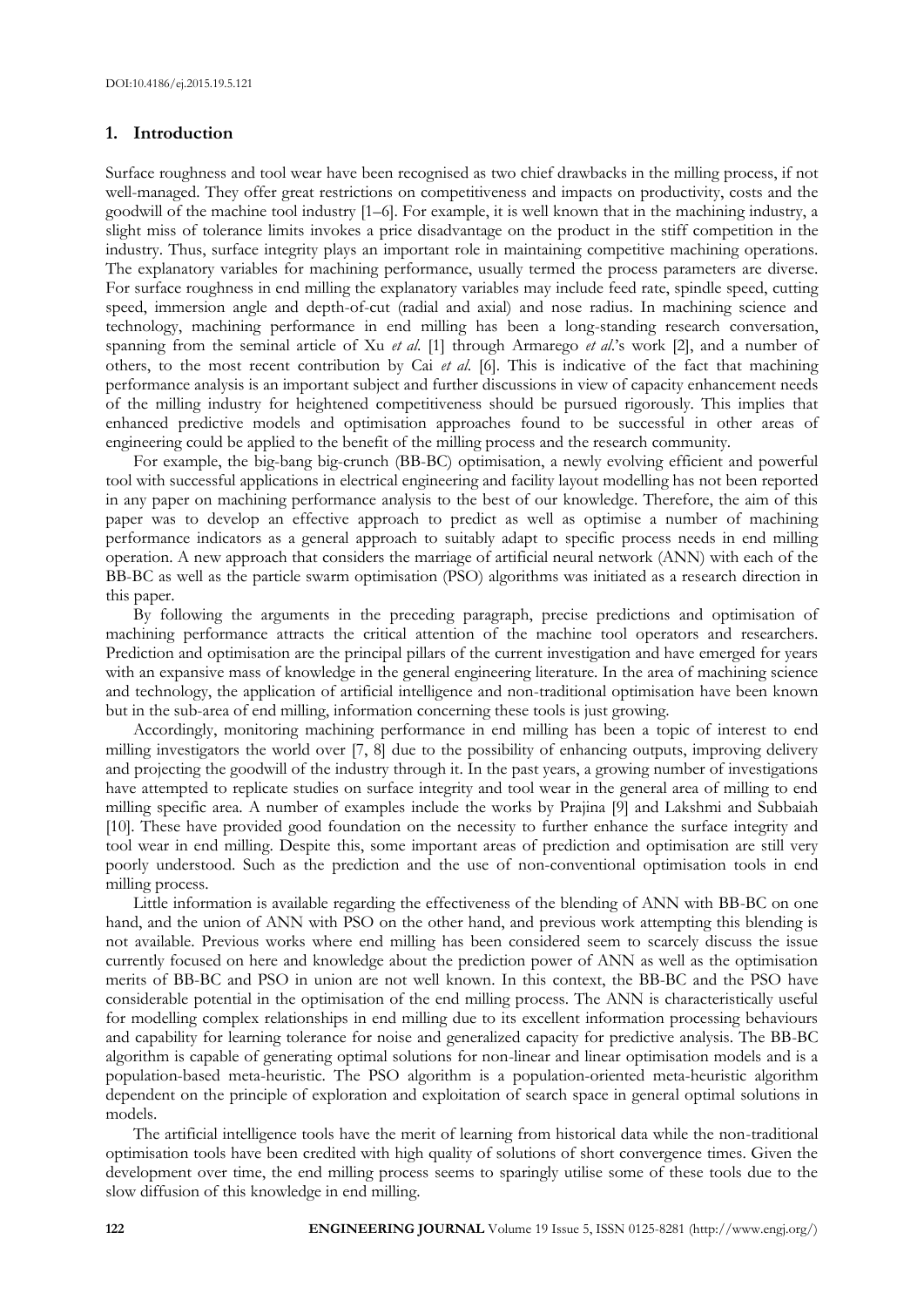In the past years, the end milling literature has experienced several works [22] that tend to improve predictions and optimisation. Instances are the use of ANN, Taguchi method, principal component analysis, desirability function, response surface method, genetic algorithm, differential evolution, greyrelational analysis and PSO in end milling operations [11–18]. In addition, researchers have noted the significant advantages in combining models. These advantages have been explored in developing integrated models, including desirability function and response surface method [9], Taguchi and principal component analysis [19], ANN and genetic algorithm [20], utility concept and Taguchi method [21]. However, previous works have not explored the potentials of combining ANN and BB-BC. Also, the union of ANN and PSO has not been fully understood and there is need to compare results of these outcomes.

The remaining sections of this study are arranged as follows: In section 2, review of end milling process is presented while the methodology describes the sequence and the coupled algorithm mechanism for the different integration models of ANN/BB-BC and ANN/PSO in section 3. In section 4, the treatment of data, which include includes training, testing and optimisation of surface roughness and tool wear are presented. Furthermore, case study applications and discussion of results are presented in this section. Section 5 contains conclusions of this study.

# **2. Literature Review**

Milling has received considerable attention [11, 18, 20, 22] in literature due to the unique problems it solves in view of the limitations of other machining approaches such as cutting, grinding and drilling. For example, steel and super-alloys are difficult-to-cut materials [10, 12, 20] that cannot be processed through the cutting process. The cutting process is also limited in its inability to process complex geometries of workpieces, but end milling could be successfully used for this machining process [21]. Worse still, cutting could not be used for materials with narrow tolerances. Thus, the inability of the cutting process to achieve these critical tasks and more, including similar limitations of other machining processes (i.e. drilling and grinding) place milling at advantage over other machining approaches. Drilling and grinding are also limited. Milling has therefore experienced unprecedented research interests in recent times [9, 17, 23, 24].

In the milling process, the face and end milling are the two commonly used variants worldwide. End milling as a study interest in this paper is guided by the high frequency of geometrically-complex materials to be processed [9] requiring specialised attention. End milling is widely used in the machining industry, including automobile and aerospace sectors [15, 17] for economic and productivity benefits. It guarantees good surface finishing ability, high product integrity and has been of much practical and academic interest [10, 15, 19]. With a strong demand for smaller tolerance limits, the need for optimisation of process parameters with respect to surface finishing of materials in end milling becomes confirmed.

In this work, the interest is to predict and optimise the machining performance indicators in end milling process based on process parameters. The literature approach to reducing manufacturing time has been through the minimisation of product reworks while cost and product quality improvements have been tackled with the use of surface quality parameters. Literature sources, including Para et al. [14], Chen *et al*. [18], Kadirgama *et al*. [20], Parmar and Makwara [25] and Kalidass *et al*. [26] largely promote these ideas of time and cost minimisation as well as surface finishing optimisation with the control of specified process parameters.

Although, an increase in the applications of ANN has been observed in the modelling of milling operations, applications of ANN to end milling process is still poor; more investigations are need in this regard, especially on the integration of ANN models and optimisation models [17]. The attraction to the use of ANN for end milling process prediction is based on the excellent literature documented performance of ANN, ANN has been found to have its ability to perform well in complex production situations, it has a superior information processing behaviour, a non-linear nature substantial parallelism tendency, capacity for learning, tolerance for noise and generalised [27]. A strong limitation of the existing literature on surface finish and tool wear is the paucity of studies that emphasis predictability of processes parameters during the end milling process. While this work advocates the need to optimise the process parameters of end milling as pointed out by Theja *et al*. [17], it is argued that process controllers in end milling need information on possible optimal values to obtain with combinations of process parameters. Thus, more insights on end milling operations may be gained when the optimal values of surface roughness and tool wear are known in advance. This critical need will trigger improved operational performance in end milling as the process controllers could in advance specify the maximum acceptable levels of surface roughness and tool wear.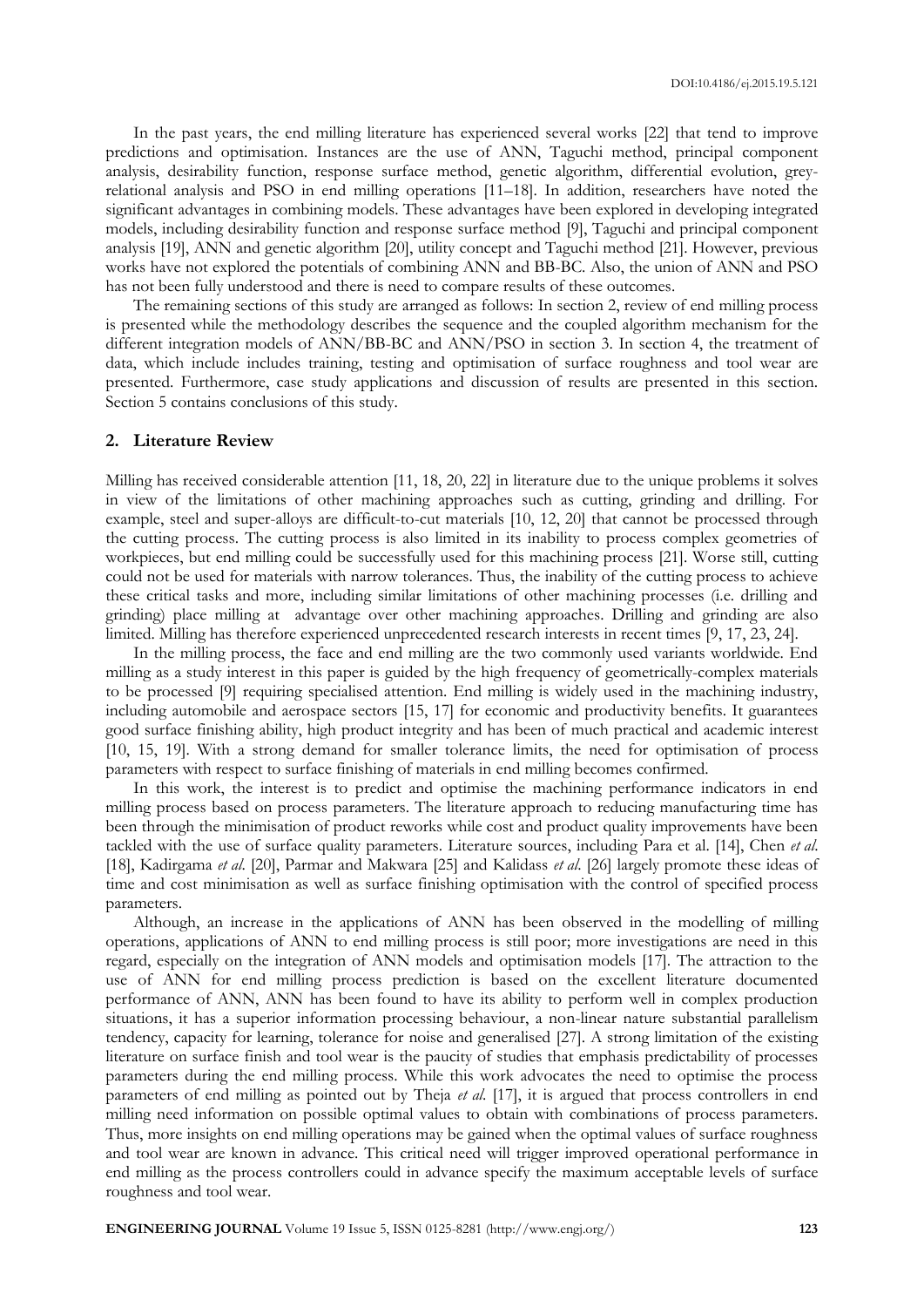Although attempts were made by Prajina [9] and Lakshmi and Subbaiah [10], the current work extends the literature and contributes in a unique way by deviating from the literature and utilising a new algorithm (BB-BC) to expand the continually swelling literature on machining, particularly end milling. The contribution of this paper, besides optimisation, converts the crisp values of surface finishing and tool wear into linguistic terms that could be used in optimisation in easily understandable manner to the process controllers. A main contribution of the current work is the novel application of BB-BC algorithm, an optimiser of proven utility in good solution quality and convergence characteristics. Thus, the objective of the current study is to develop mathematical models which consider the issue of cost (tool wear) and product quality (surface roughness) prediction and optimisation using fuzzy goal programming, BB-BC and PSO as modelling tools.

In end milling literature, several authors have explored the use of predictive and optimisation models in studying the characteristics of machine parameters on the quality of end-product from milling operation. The current study recognised the contributions of these studies to end milling knowledge, yet extending the state-of-the-art on milling operation to ANN as well as BB-BC and PSO is an investigation that will further end milling study.

Bernards and Vosniakos [22] report a study that classified criteria which can be used in surface roughness study as workpiece (diameter, length and hardness), cutting tool properties (material, run out errors, noise radius, and shape), machining parameters (process kinematics, cooling fluid, step over, depth of cut, tool angle, feed rate and cutting speed) and cutting phenomena (cutting force, vibration, friction in the cutting zone, chip formation and acceleration). Parmar and Makwara [24] consider spindle speed, depth-of-cut and feed rate in proposing an ANN model for mild steel surface roughness prediction during end milling operation and it is reported that their proposed prediction approach generates acceptable prediction errors.

#### **3. Research Methodology**

The procedure that are utilised in generating various mathematical expressions for surface roughness and tool wear prediction and optimisation is presented in Fig. 1. The nomenclature used in the current study is listed as follows. However, additional nomenclature is introduced in the body with the meanings specified at the points of introduction.

- $f_1$ Predicted value of tool wear (mm)
- $f<sub>2</sub>$ Predicted value of surface roughness (μm)
- *f*<sup>1</sup> Optimal value of tool wear (mm)
- *f*<sup>2</sup> Optimal value of surface roughness (μm)
- *x<sup>i</sup>* Input parameter *i*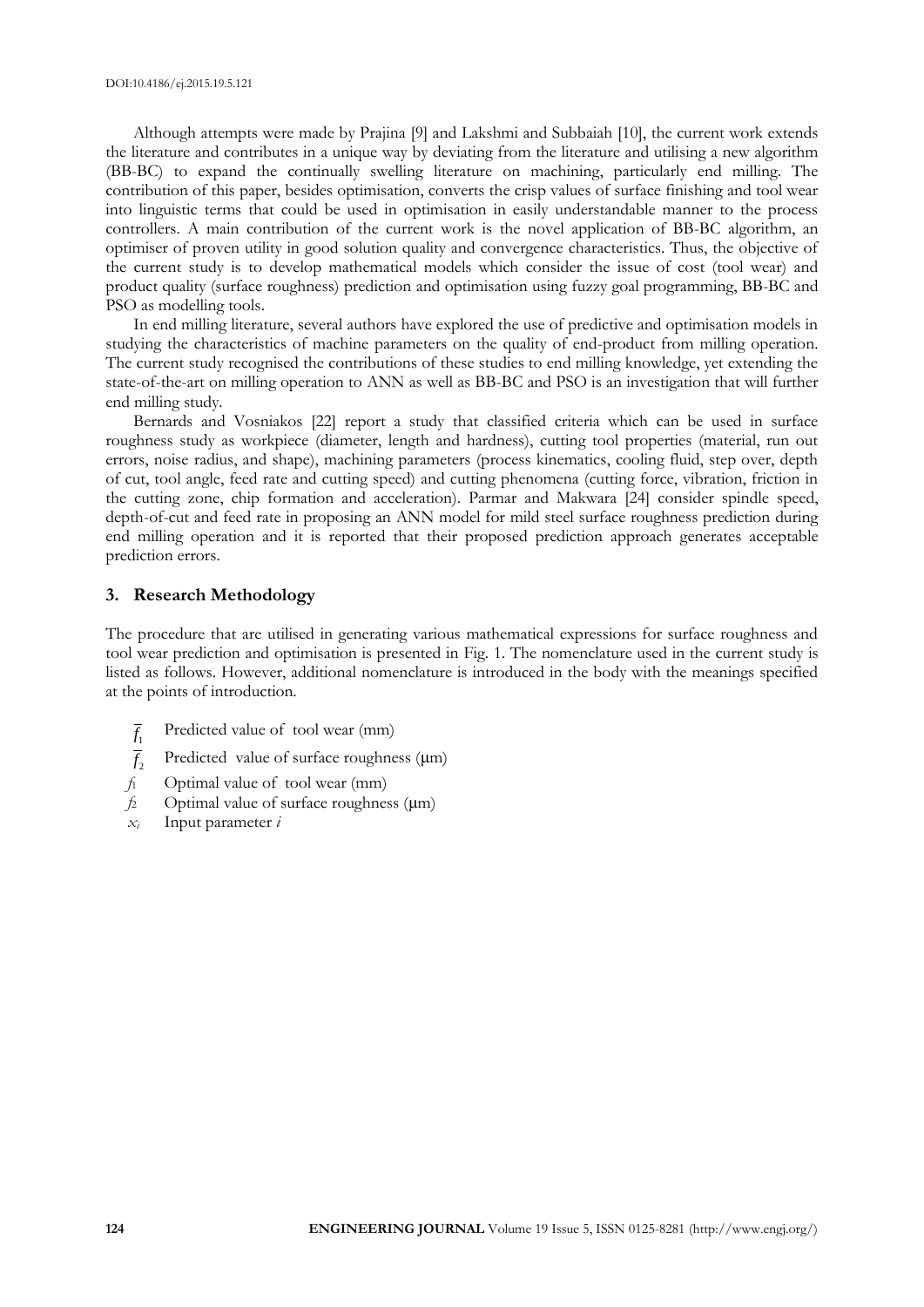

Fig. 1. Methodological layout for surface roughness and tool wear prediction and optimisation.

#### **3.1. ANN Model for End Milling Process Parameter Prediction**

In this study, ANN is selected as a predictive model for surface roughness and tool wear during end milling operation starting from the input layers to the output layers. The implementation of ANN model may involve the following steps: determination of input and output parameters, selection of ANN architecture, selection of training algorithm, dividing of the datasets, training of the ANN model, testing of a developed ANN model and drawing of inference. The training of an ANN model involves adjusting the connecting weights between two adjacent layers. One common ways of weight adjustments is through the propagation of prediction error(s) back into a network (i.e. back propagation). This can be achieved using algorithms like gradient descent and Levenberg Maquardt during the training of ANN architectures. In this study, gradient descent is used as the training algorithm. After training the ANN architecture, the next process involves testing the trained ANN architecture. A two-hidden layer ANN architecture is selected (See Fig. 2) in carrying out the current investigations on ANN suitability for surface roughness and tool wear during end milling operations. The process of drawing of inferences from the performance of a developed ANN model is often based on statistical measures which compare actual and predicted values. Among the commonly used statistical measures in ANN literature are mean square error (*MSE*), absolute fraction of variance (*R<sup>2</sup>* ) and mean absolute percentage error (*MAPE*). The mathematical definitions for *MSE*, *R<sup>2</sup>* and *MAPE* are given as Eq. (1) to (3), respectively [27].

$$
MSE = \frac{1}{p} \sum_{i=1}^{p} (E_i - \overline{f}_i)^2
$$
 (1)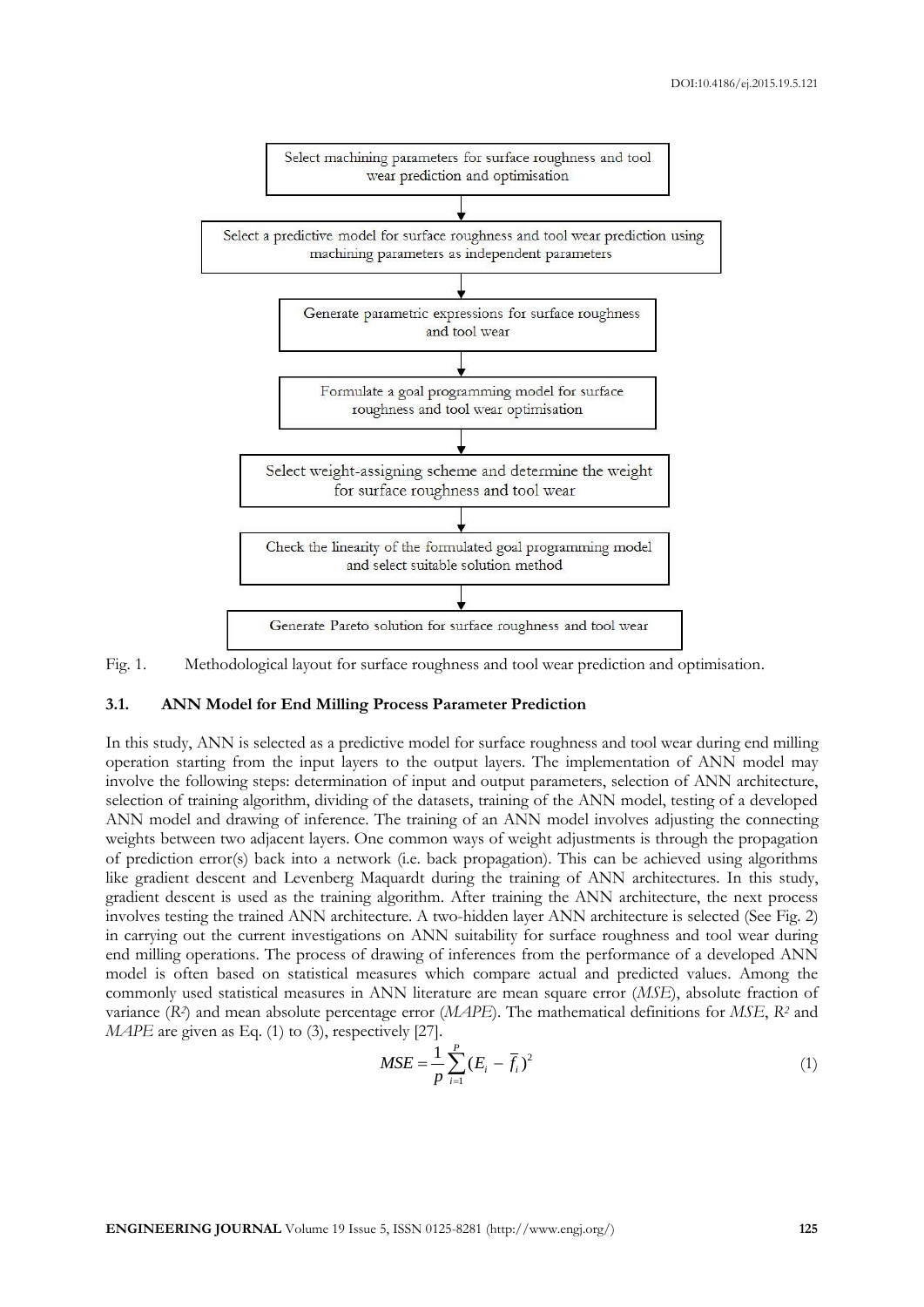$$
R^{2} = 1 - \frac{\sum_{i=1}^{P} (E_{i} - \overline{f}_{i})}{\sum_{i=1}^{P} \overline{f}_{i}}
$$
 (2)

$$
MAPE = \frac{1}{P} \frac{\sum_{i=1}^{P} |E_i - \overline{f}_i|}{\sum_{i=1}^{P} E_i}
$$
 (3)

where  $E_i$  and  $f_i$  are experimental and predicted values of pattern *i*.



Fig. 2. A 2-hidden layer ANN architecture for machining parameter predictions.

The decision on selecting a two-hidden layer ANN model is to reduce the problem of too many free parameters in the model. This will help in the reduction of poor generalisation of the trained model [28, 29]. Furthermore, ANN model may suffer the problem of learning during training process when there are few hidden. This problem may be experienced when using a single hidden layer network [30].

#### **3.2. Optimisation Model**

We deviate from the literature approach of using crisp value in formulating optimisation model for end milling parameters optimisation by introducing a fuzzy logic approach. The membership function for surface roughness and tool wear are obtained using logistic membership function (Eq. (4)). One reason for selecting logistic membership function over other membership functions (e.g. trapezoidal and triangular) is the problem of determining boundaries for membership functions.

$$
\lambda_j = \frac{1}{1 + e^{-\gamma f_j(x)}}\tag{4}
$$

where,  $f_i(x)$  is optimal value of objective *i* and  $\lambda_i$  is membership function of objective *i* and  $\gamma$  is a constant factor which is taken as 1 in this study.

The values for the various  $f_i(x)$  are estimated using Eq. (5). It may be noted that since the output from an ANN model is usually normalised, it is possible to use predicted values from a trained ANN model directly as  $f_i(x)$ . The current study uses the outputs from the ANN model as normalised values for the various objectives.

$$
f_i(x) = \frac{p_i(x) - f_{\min,i}}{f_{\max,i} - f_{\min,i}}
$$
(5)

where,  $f_{min,i}$  and  $f_{max,i}$  are the minimum and maximum values of objective *i*,  $p_i(x)$  is the expression for objective function *i*.

From Eq. (4), a single-objective function that will be maximised is expressed as Eq. (6). In order to ensure that the membership function for each of objective is not less than a minimum specified value, Eq. (7) is considered. Equation (7) represents the goal for each objective function that is considered in this study.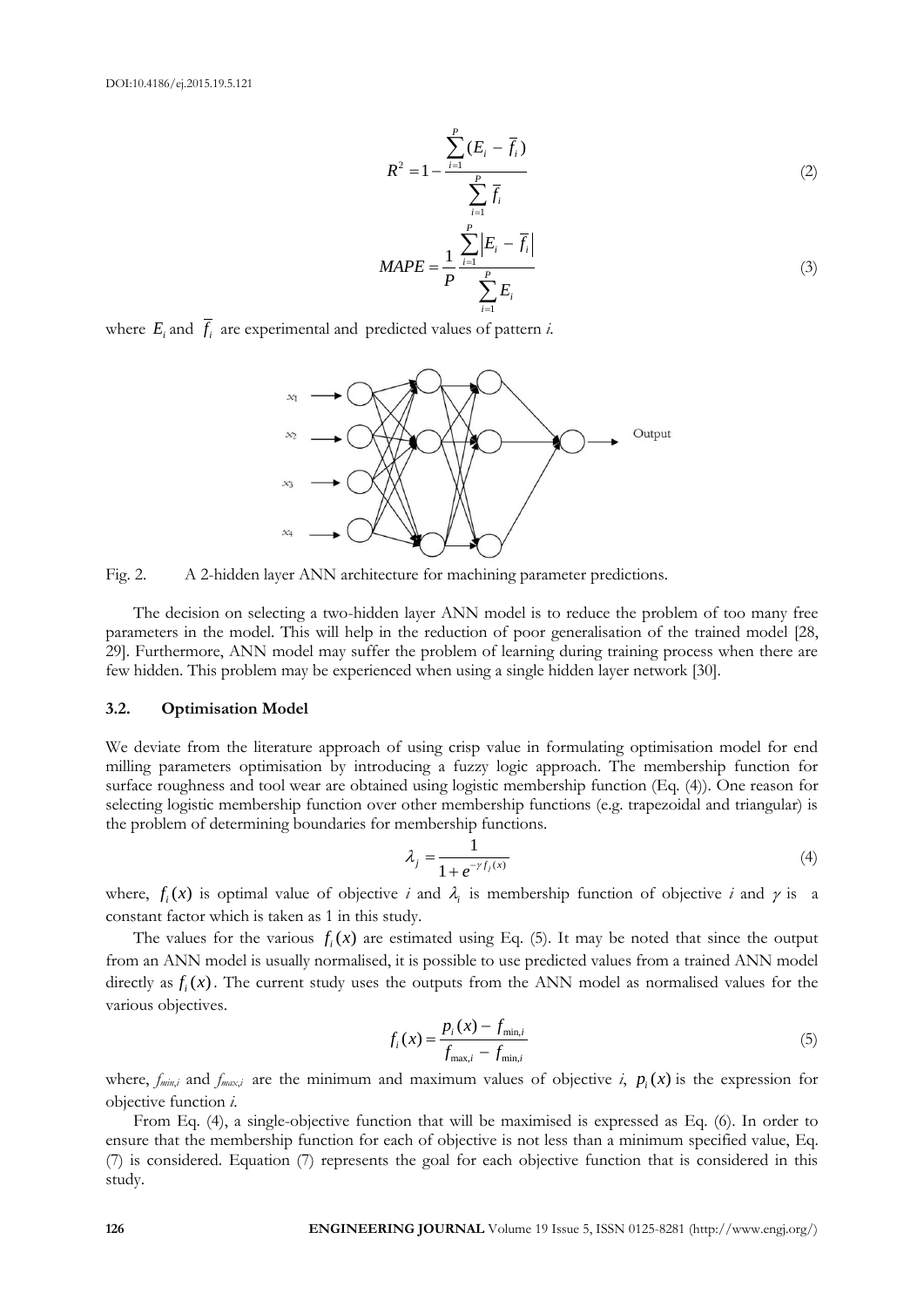$$
Max Z = \sum_{j=1}^{n} w_j \lambda_j
$$
 (6)

$$
\lambda_j \ge \lambda_{\min,j} \tag{7}
$$

where,  $\lambda_{\min,i}$  is minimum membership function for objective function  $i$ 

The optimal value for surface roughness and tool wear are restrained using minimum and maximum values for spindle speed, feed rate, depth of cut and silicon carbide as given in Eq. (8)

$$
x_{\min,i} \le x_i \le x_{\max,i}, \forall i \tag{8}
$$

The summary of the proposed fuzzy goal programming optimisation model is expressed as follows:

$$
Max Z = \sum_{j=1}^{N} w_j \lambda_j
$$
  

$$
\lambda_j \le \frac{1}{1 + e^{-\gamma f_j(x)}}, \forall j
$$
  

$$
x_{\min,i} \le x_i \le x_{\max,i}, \forall i
$$
  

$$
\lambda_j \ge \lambda_{\min,j}, \forall j
$$
  

$$
x_i \ge 0, \forall i
$$

where, 1  $\sum_{i=1}^{N} w_i = 1$  $\sum_{j=1}^{\infty}$   $W_j$ *w*  $\sum_{j=1} w_j =$ 

The proposed optimisation model for the optimal surface roughness and tool wear rate determination is solved using the PSO and BB-BC algorithms as solution methods. BB-BC algorithm was developed by Kripka and Kripka [31] and satisfactorily employed in different reported studies [31–35]. The implementation of BB-BC algorithm is in two phases. The first phase, the big-crunch phase, involves the centre of mass of each decision variable in an optimisation model, determined via the current value of decision variables  $(x_i)$  and their associated fitness function  $(f_i)$  as given using Eq. (9). The second phase involves the generation of new values for each decision variable using  $x_i^{t,c}$  and the differences between bounds of each decision variable. The quality of each new particle is controlled by using a constant value (*α*), an iteration step (t) and random variables (*R*) with values between (-1, 1). The formula for creating the new  $x_i^{t,c}$  is given by Eq. (10). Also, consideration is given to the limit of parameters. The flowchart for the integrated ANN [36, 37] and BB-BC [34, 35] algorithms is shown in Fig. 3.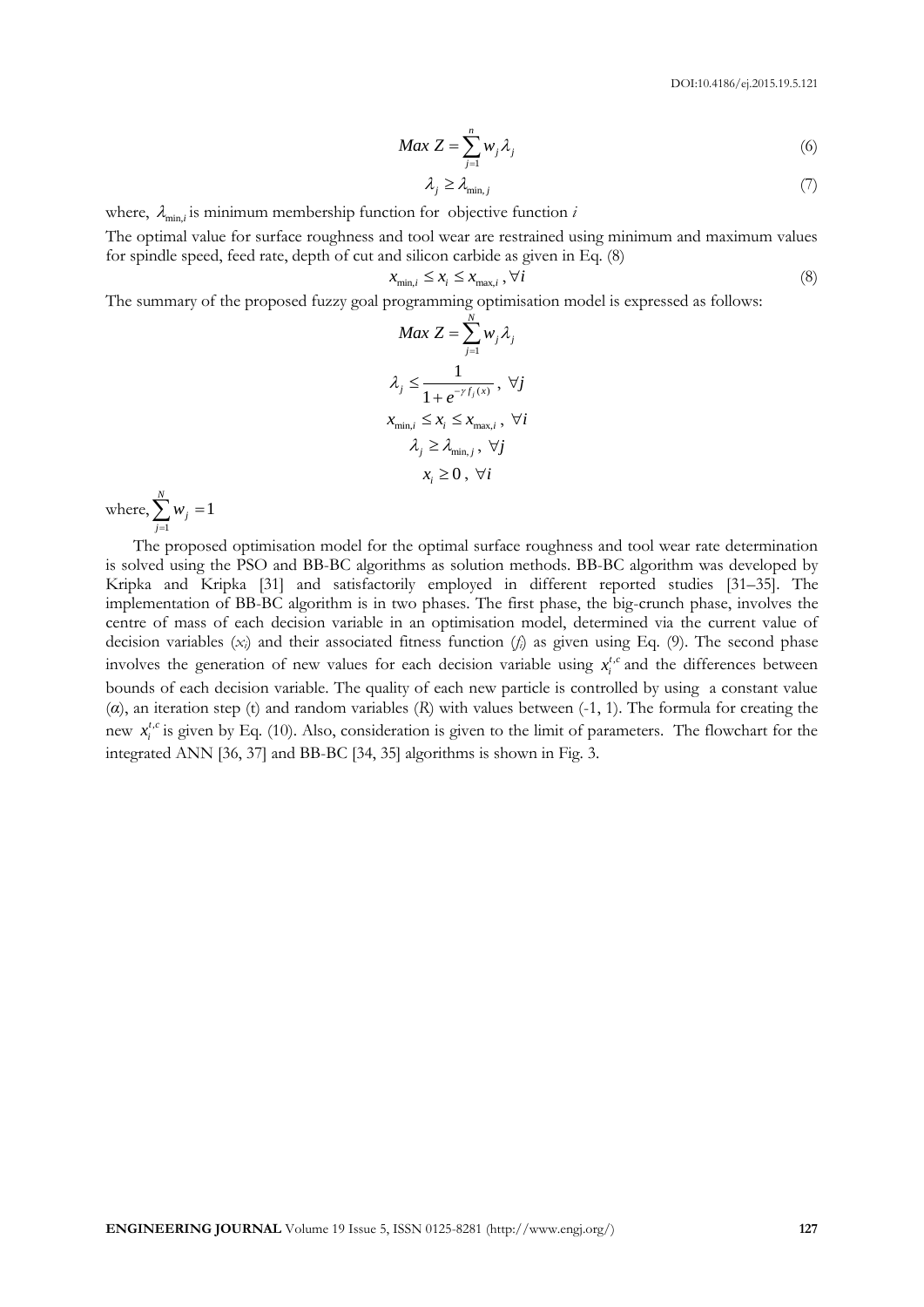

Fig. 3. Flowchart for ANN-cum-BB-BC integration for end milling parameters prediction and optimisation.

$$
x_i^{t,c} = \frac{\sum_{i=1}^P x_{i,g-1} / f_{i,t-1}}{\sum_{i=1}^P 1 / f_{i,t-1}}
$$
  

$$
x_{i,t} = x_i^{t,c} + \alpha R \frac{\left(x_{i,\text{max}} - x_{i,\text{min}}\right)}{t}
$$
 (10)

where,  $x_i^{t,c}$  is the centre of mass for parameter *i* at iteration step *t*,  $f_{i,t}$  is the quality of particle *i* at iteration step *t*.  $x_{i,t}$  is the value of variable *i* at iteration step *t*.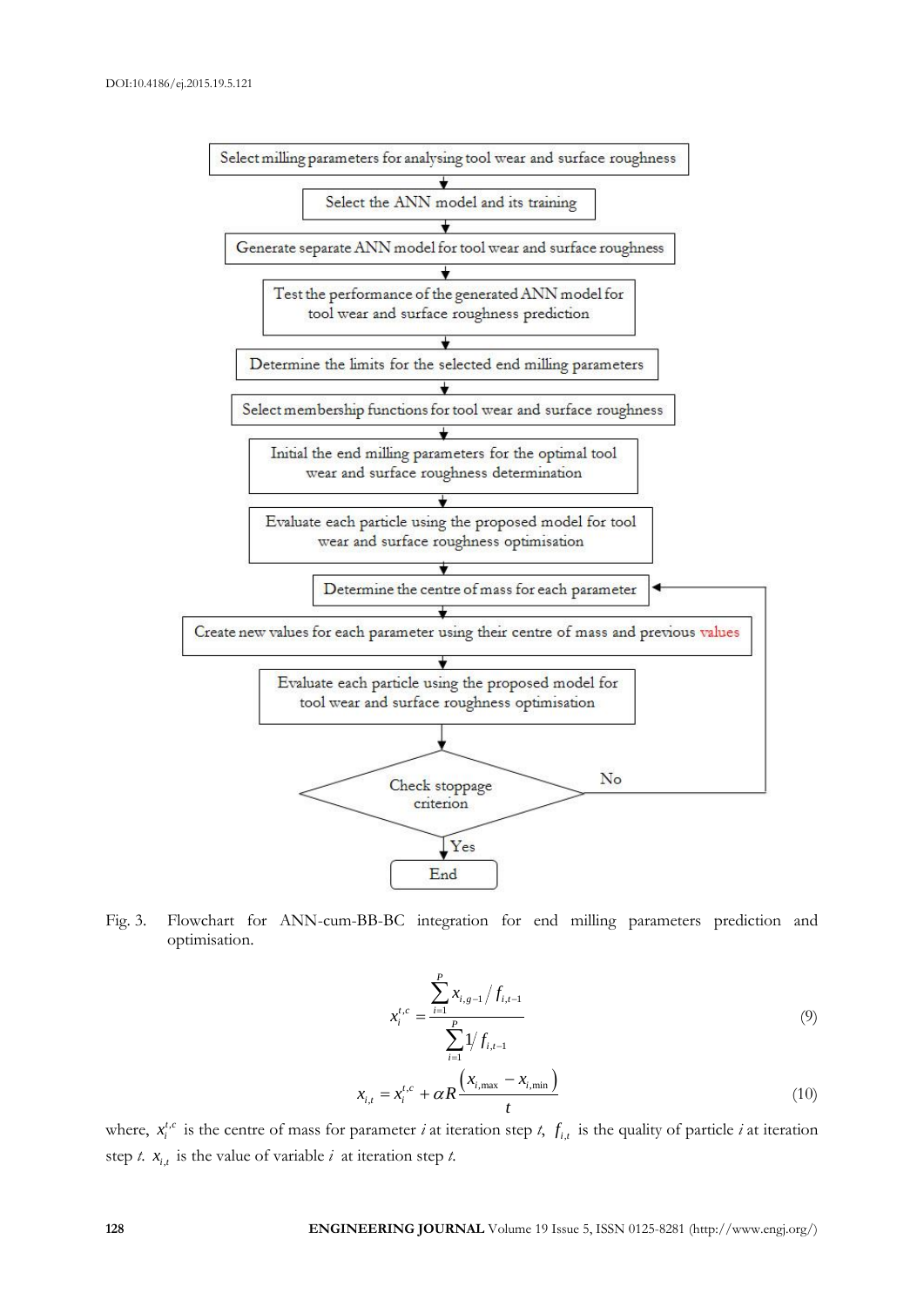In PSO algorithm, the values of decision variables are tuned using personal best solution  $(x_{ij}^{lbest})$ , global best solution ( $x_{ij}^{gbest}$ ), current value of decision variable ( $x_{ij}^t$ ) and updated value of each particle velocity ( $v_{ij}^t$ ). The formula for updating velocity and position of each particle in a swarm are given by Eq. (11) and (12), respectively [38]. The flowchart for PSO is presented in Fig. 3.<br>  $v_{ij}^t = \alpha v_{ij}^{t-1} + c_1 r_{1j} (x_{ij}^{lbest} - x_{ij}^{t-1}) + c_2 r_{2j} (x_{ij}^{sbest} - x_{ij}^{t-1})$ 

$$
v_{ij}^t = \alpha v_{ij}^{t-1} + c_1 r_{1j} (x_{ij}^{best} - x_{ij}^{t-1}) + c_2 r_{2j} (x_{ij}^{sbest} - x_{ij}^{t-1})
$$
\n(11)

$$
x_{ij}^t = v_{ij}^t + x_{ij}^{t-1}
$$
 (12)

where,  $\alpha$  is known as the weight,  $c_1$  and  $c_2$  are constants, and  $r_1$  and  $r_2$  are uniform random numbers between (0,1). The integrated structure for ANN [36, 37] and PSO [38, 39] is in Fig. 4.



Fig. 4. Flowchart for ANN-cum-PSO integration for end milling parameters prediction and optimisation.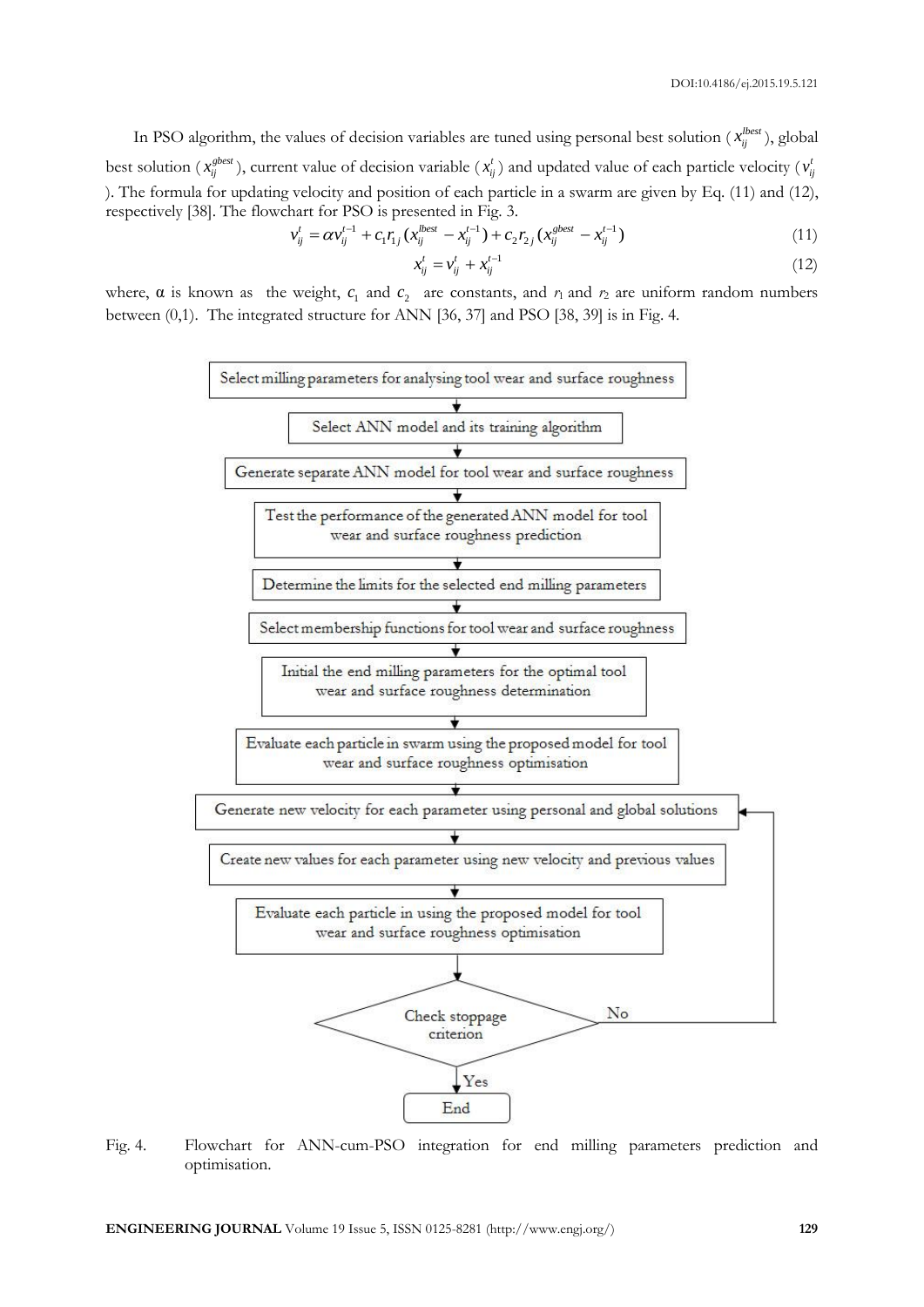#### **4. Model Application and Discussion of Results**

To demonstrate the applicability of the proposed predictive and optimisation models two examples, are presented using literature data. We consider the case of two objectives (i.e. surface roughness and tool wear), where these objectives are optimised concurrently. In this study, the procedure used in assigning of weight to each objective is based on dynamic weighted aggregation approach, as presented in Eq. (13) and (14). This weight scheme involves the adjustment of weights at each iteration step [38]. This approach of weights assignment addressed the problem of mixing solutions in concave areas in a Pareto front which is associated with conventional weight aggregation approach [40]. During the implementation of the HSA, the values of harmony memory accepting and pitch adjusting rate are taken as 0.75 and 0.3, respectively [41].

$$
w_1(t) = \left| \sin \left( 2 \Pi t / a \right) \right| \tag{13}
$$

$$
w_2(t) = 1 - w_1(t) \tag{14}
$$

where,  $w_1$  and  $w_2$  are the weight for objective 1(surface roughness) and objective 2 (tool wear), respectively. *a* is known as adaptation frequency, it is user defined and *t* is iteration step.

The maximum epoch of the ANN architectures is used as stoppage criterion. We do not conduct an extensive investigation on the optimal number of hidden layers nodes, but take cognizance of the number of nodes in each hidden layer that will generate acceptable prediction error limits. The aim of developing the ANN architectures is to generate equations for determining surface roughness and tool wear. The training algorithm for the ANN models is back propagation, while sigmoid function is used a transfer function. During training of the ANN models, the growing of number of nodes in each of the hidden layers and varying the total number of epoch methods are used in the selection of a suitable ANN model. The determination of the solution boundaries (B), that is the minimum and maximum bounds is made, statistically. The solutions for each of the examples presented were monitored for 30 times using each of the solution methods considered. In this paper, a comparative analysis of the optimisers is made as metaheuristics for solving the end milling problem. Scientifically speaking, meta-heuristics cannot find the same solution when performing many runs due to the fact that randomisation is used in their procedures. As such, it makes sense to run the programmes for the computational problems for a large population. With this, reliable conclusions could be made. In statistics, large samples start from when sample number is at least 30. This information is used to guide our decision making on the comparison study embarked.

Equation (15) is utilised in computing the minimum and maximum bounds for the solutions using the different optimisers [38]. In this study,  $\alpha$  taken as 1 % for the examples considered.

$$
B = \overline{\partial} \pm t_{\alpha, n-1} \partial \tag{15}
$$

$$
\partial = \sqrt{\frac{\sum_{i=1}^{n} (V_i - \overline{V})^2}{n(n-1)}}
$$
\n(16)

where,  $\overline{\partial}$  and  $\partial$  are average and standard deviations of solutions generated from using an optimiser,  $\alpha$ confidence interval.

Example 1: This example consider surface roughness and tool wear prediction and optimisation using spindle speed, depth-of-cut, feed rate and silicon carbide as input parameters. Datasets from Arokiadass *et al*. [16] is used to demonstrate the applicability of the proposed model. The parametric settings for the predictive model and the solution methods (BB-BC and PSO) for the optimisation model are presented in Table 1. Based on the datasets obtained from Arokiadass *et al*. [16] study, the minimum and maximum values for tool wear are 0.211 and 0.443, respectively. The minimum and maximum values for surface roughness are 3.802 and 7.008, respectively. Thus, the optimal values for surface roughness and tool wears are expected to lie between the above limits that are specified for surface roughness and tool wear, respectively.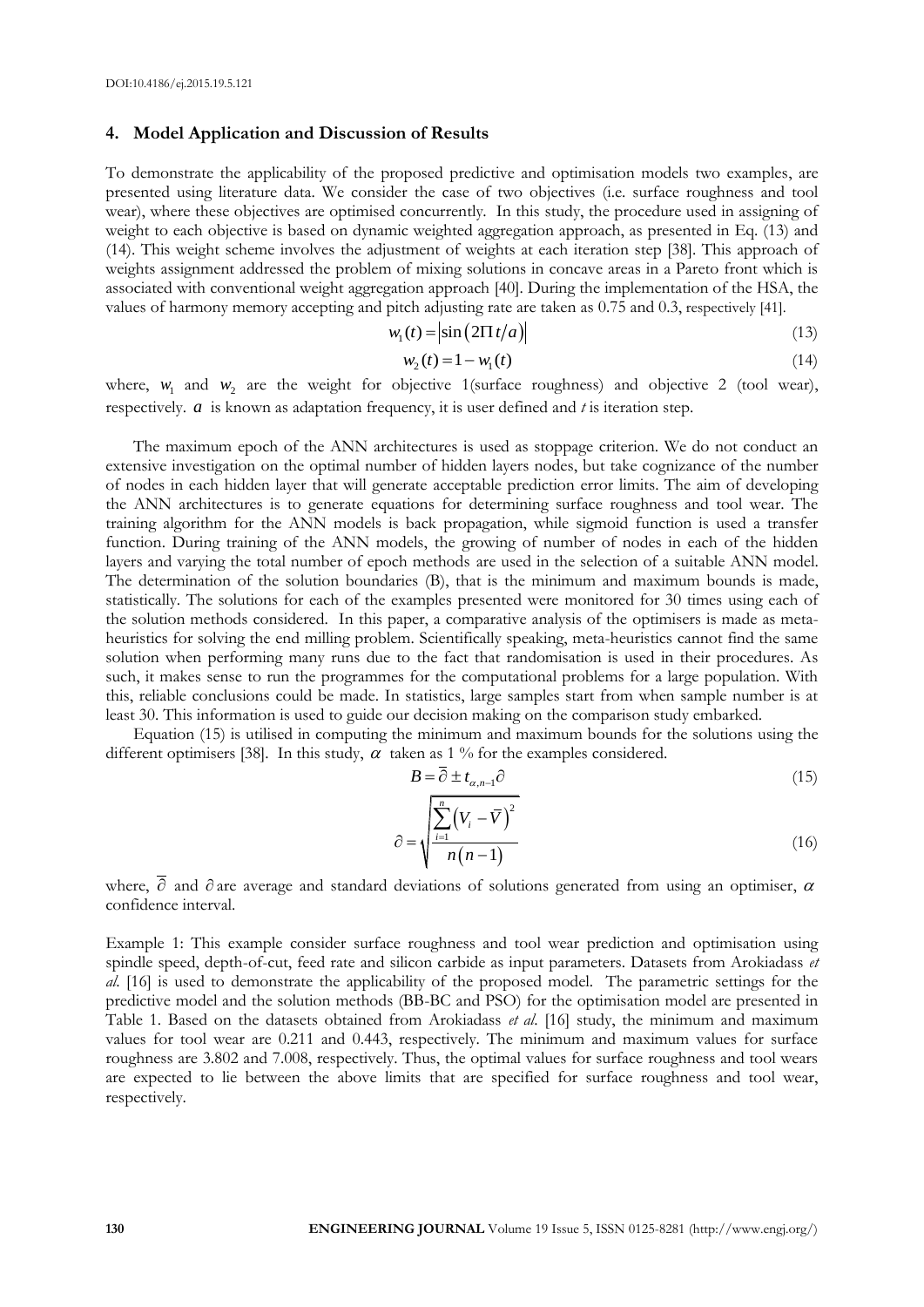|                                 |                      | Predictive model   | Optimisation model |       |      |
|---------------------------------|----------------------|--------------------|--------------------|-------|------|
| Parameter                       | Surface<br>roughness | Tool wear          | Parameter          | BB-BC | PSO. |
| No. of inputs                   |                      |                    | No. of generations | 100   | 100  |
| No. of output                   |                      |                    | No. of particles   | 30    | 30   |
| Performance (Mean square error) | $1 \times 10^{-3}$   | $1 \times 10^{-3}$ | A                  | 0.01  |      |
| No. of hidden layers            |                      |                    | C1                 |       | 1.5  |
| No. of epochs                   | 2000                 | 2000               | $\mathcal{C}_2$    |       | 1.5  |
| No. of neurons in hidden layer  | $8 - 7$              | $8 - 7$            |                    |       |      |

Table 1. Parametric settings for predictive and optimisation models.

The training results using the selected ANN architecture (4-8-7-1) at the maximum epoch are presented in Figs. 5 and 6, while the plot during testing of the developed ANN model are depicted in Figs. 7 and 8.



Fig. 5. Plot for surface roughness using normalised training datasets.



Fig. 6. Plot for tool wear using normalised training datasets.



Fig. 7. Plot for surface roughness using normalised testing datasets.



Fig. 8. Plot for tool wear using normalised testing datasets.

From Table 2, the value of *R*<sup>2</sup> during the training of the selected ANN architecture is high. Using the developed ANN model expressions for surface roughness and tool wear, we proceed to determine the optimal values for CNC HASS vertical milling machine using uncoated solid carbide as cutters and LM 25Al/SiCp metal matrix composite (100 x 50 x 40 mm) as workpiece based on the parametric settings in Table 1. The minimum values for  $\lambda_1$  and  $\lambda_2$  are determined based on the membership functions (logistic function) for the minimum experimental values for tool wear and surface roughness that are report by Arokiadass *et al*. [16], respectively. The results obtained from the two solution methods are shown in Table 3.

|           |           | THROW WILD OIL DIDGED MOIN D'OILOISINGIDO IOIL OINVISINATO IN |                                |                       |             |  |  |
|-----------|-----------|---------------------------------------------------------------|--------------------------------|-----------------------|-------------|--|--|
|           |           |                                                               |                                | Performance metrics   |             |  |  |
| Example   | Data type | Parameter                                                     | MSE.                           | R2                    | <b>MAPE</b> |  |  |
| Example 1 |           | Surface roughness                                             | 4.26 $\times$ 10 <sup>-2</sup> | $9.78 \times 10^{-1}$ | 7.73        |  |  |
|           | Training  | Tool wear                                                     | $12.10 \times 10^{-2}$         | $8.12 \times 10^{-1}$ | 19.05       |  |  |
|           |           | Surface roughness                                             | 6.9 $\times$ 10 <sup>-2</sup>  | $9.40 \times 10^{-1}$ | 15.00       |  |  |
|           |           | Testing<br>Tool wear                                          | $2.01 \times 10^{-1}$          | $8.92 \times 10^{-1}$ | 49.66       |  |  |
|           |           |                                                               |                                |                       |             |  |  |

Table 2: Measure of prediction performance for example 1.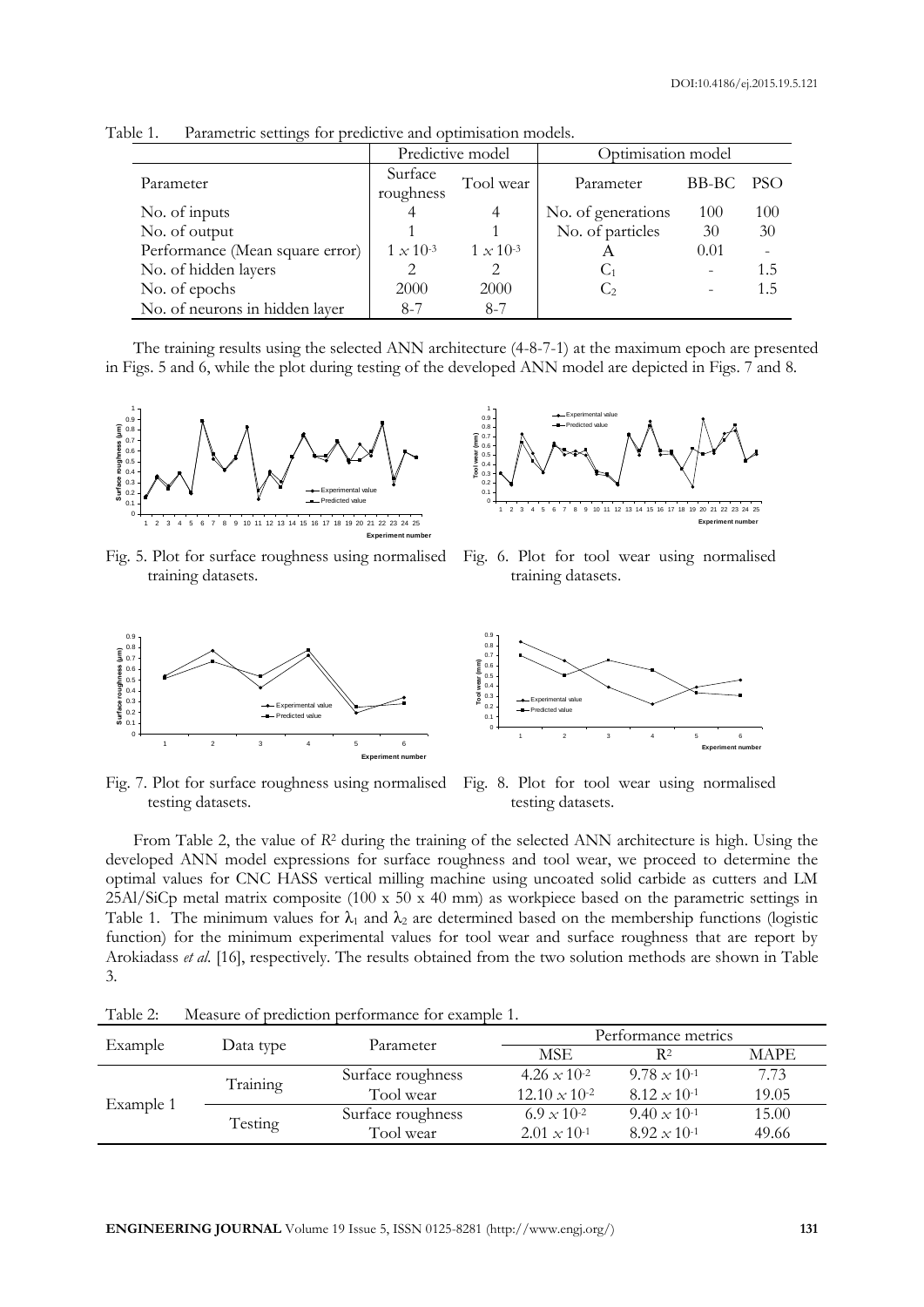By using the developed ANN model as a surrogate for generating the expressions for example 1 surface roughness and tool wear, we solved the formulated model for 30 different runs and the trend of the solutions obtained for the objective function is presented in Fig. 9.



Fig. 9. Values of the objective function for example 1 at different runs.

The summary of the BB-BC and PSO performance as solution methods for the proposed model are presented in Table 3. At a Pareto value of 0.45 for example 1 objective function, the parametric setting of the decision variables are shown in Table 4.

| Table 3. | Summary of optimisers performance for example 2. |                                     |        |  |
|----------|--------------------------------------------------|-------------------------------------|--------|--|
|          | Methods                                          | BB-BC                               | PSO    |  |
|          | Best                                             | 0.7996                              | 0.8384 |  |
|          | Worst                                            | 0.5335                              | 0.5067 |  |
|          | Average                                          | 0.7264                              | 0.6536 |  |
|          | Limits                                           | $0.6671 - 0.7856$ $0.5907 - 0.7165$ |        |  |

#### Table 4. Optimal values for end milling parameters for example 1

| Parameter                   | <b>BB-BC</b> results |
|-----------------------------|----------------------|
| Surface roughness $(\mu m)$ | 0.38                 |
| Tool wear (mm)              | 6.00                 |
| Spindle speed $(rev/min)$   | 3357                 |
| Feed rate (mm/min)          | 0.06                 |
| Depth-of-cut (mm)           | 1.91                 |
| Silicon carbide (% wt)      | 19.00                |
| $\lambda_1$                 | 0.7314               |
| $\lambda_2$                 | 0.7923               |

Example 2: The performance of the proposed model is verified using three input parameters (cutting tool hardness, cutting speed and feed rate) in predicting and optimising surface roughness and tool flank wear are considered. Table 4 presents the parametric settings for the ANN and the optimisation models, while data used from Kivak [42] work is used in studying example 2. In this example, 15 and 3 data are used in training and testing of the ANN models. The small size of the data necessitated the need to training the ANN models for longer periods. During the training of the ANN models used in this example, 15 and 3 are used as the training and the testing datasets, respectively. The parametric settings for the ANN models and solution methods are presented in Table 5.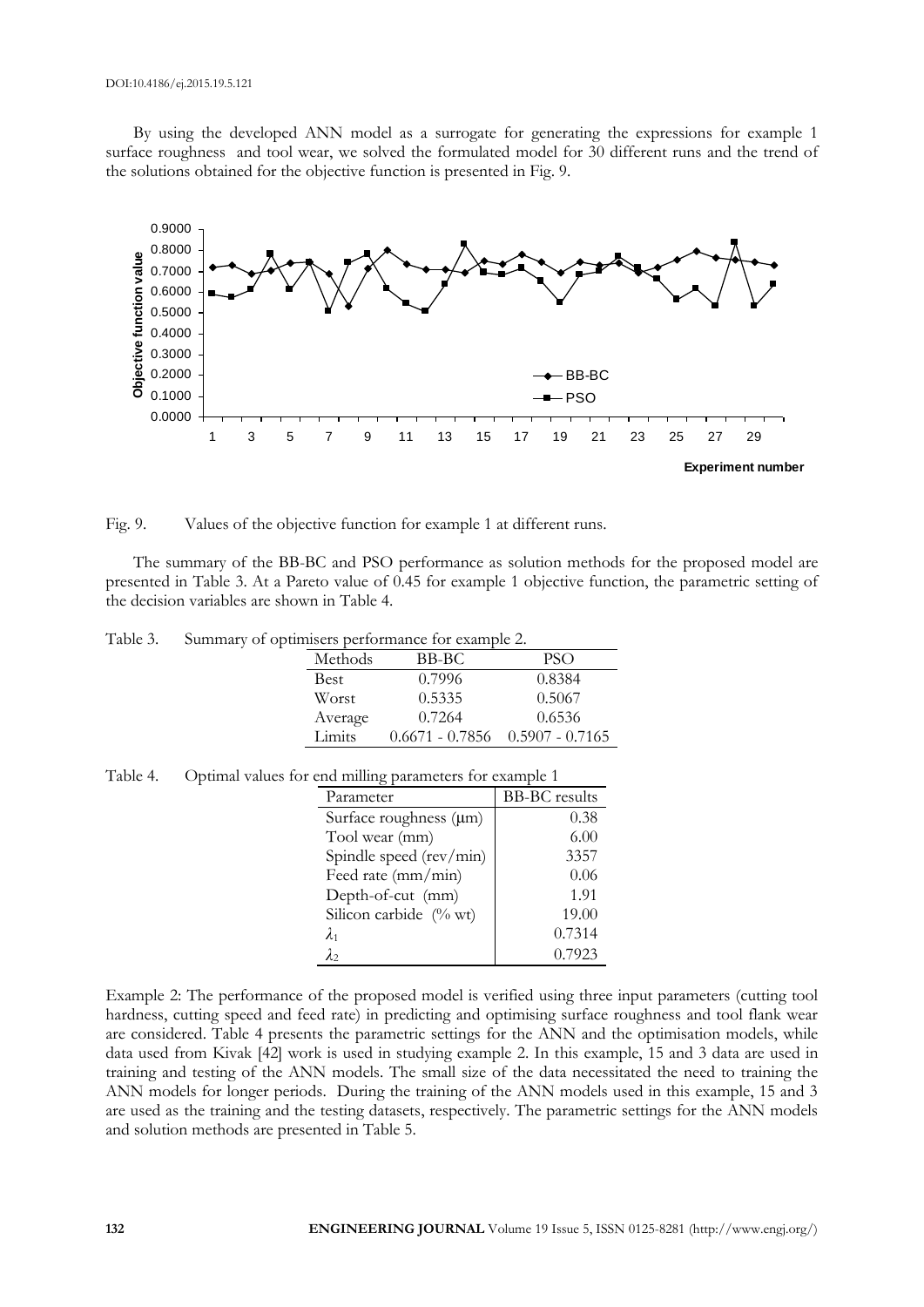**Sample Number** 

| $\sigma$                           |                    |                    |                    |       |            |  |  |
|------------------------------------|--------------------|--------------------|--------------------|-------|------------|--|--|
|                                    | Predictive model   |                    | Optimisation model |       |            |  |  |
| Parameter                          | Surface roughness  | Tool wear          | Parameter          | BB-BC | <b>PSO</b> |  |  |
| No. of inputs                      | 3                  | 3                  | No. of generations | 100   | 100        |  |  |
| No. of output                      | 1                  | 1                  | No. of particles   | 30    | 30         |  |  |
| Performance<br>(Mean square error) | $1 \times 10^{-3}$ | $1 \times 10^{-3}$ | A                  | 0.01  |            |  |  |
| No. of hidden layers               | $\overline{2}$     | $\overline{2}$     | $C_1$              |       | 1.5        |  |  |
| No. of epochs                      | 1000               | 2000               | C <sub>2</sub>     |       | 1.5        |  |  |
| No. of neurons<br>in hidden layer  | $10-5$             | $10-5$             |                    |       |            |  |  |

Table 5. Parametric settings for predictive and optimisation models.



Fig. 10. Plot for surface roughness using normalised training datasets. Fig. 11. Plot for flank wear using normalised training datasets.



Fig. 12. Plot for surface roughness using Fig. 13. Plot for flank wear using normalised normalised training datasets. training datasets.

From Table 5, the results from the selected ANN architectures showed that the ANN models performed satisfactorily. Using these developed ANN models, the determination of optimal surface roughness and tool flank wear during milling of Hadfield steel block (100 x 50 x 14 mm) at a constant depth-of-cut (0.5 mm) is carried out and the results obtained are reported in Table 6.

|          |                   | Performance metrics   |                       |                       |  |
|----------|-------------------|-----------------------|-----------------------|-----------------------|--|
|          | Parameter         | <b>MSE</b>            |                       | <b>MAPE</b>           |  |
|          | Surface roughness | $3.91 \times 10^{-2}$ | $9.83 \times 10^{-1}$ | $6.06 \times 10^{-2}$ |  |
| Training | Tool wear         | $5.60 \times 10^{-2}$ | $9.63 \times 10^{-1}$ | $1.09 \times 10^{-1}$ |  |
|          | Surface roughness | $8.04 \times 10^{-2}$ | $9.48 \times 10^{-1}$ | $1.43 \times 10^{-1}$ |  |
| Testing  | Flank wear        | $1.02 \times 10^{-1}$ | $9.94 \times 10^{-1}$ | $1.89 \times 10^{-1}$ |  |

Table 6. Measure of prediction performance for example 2.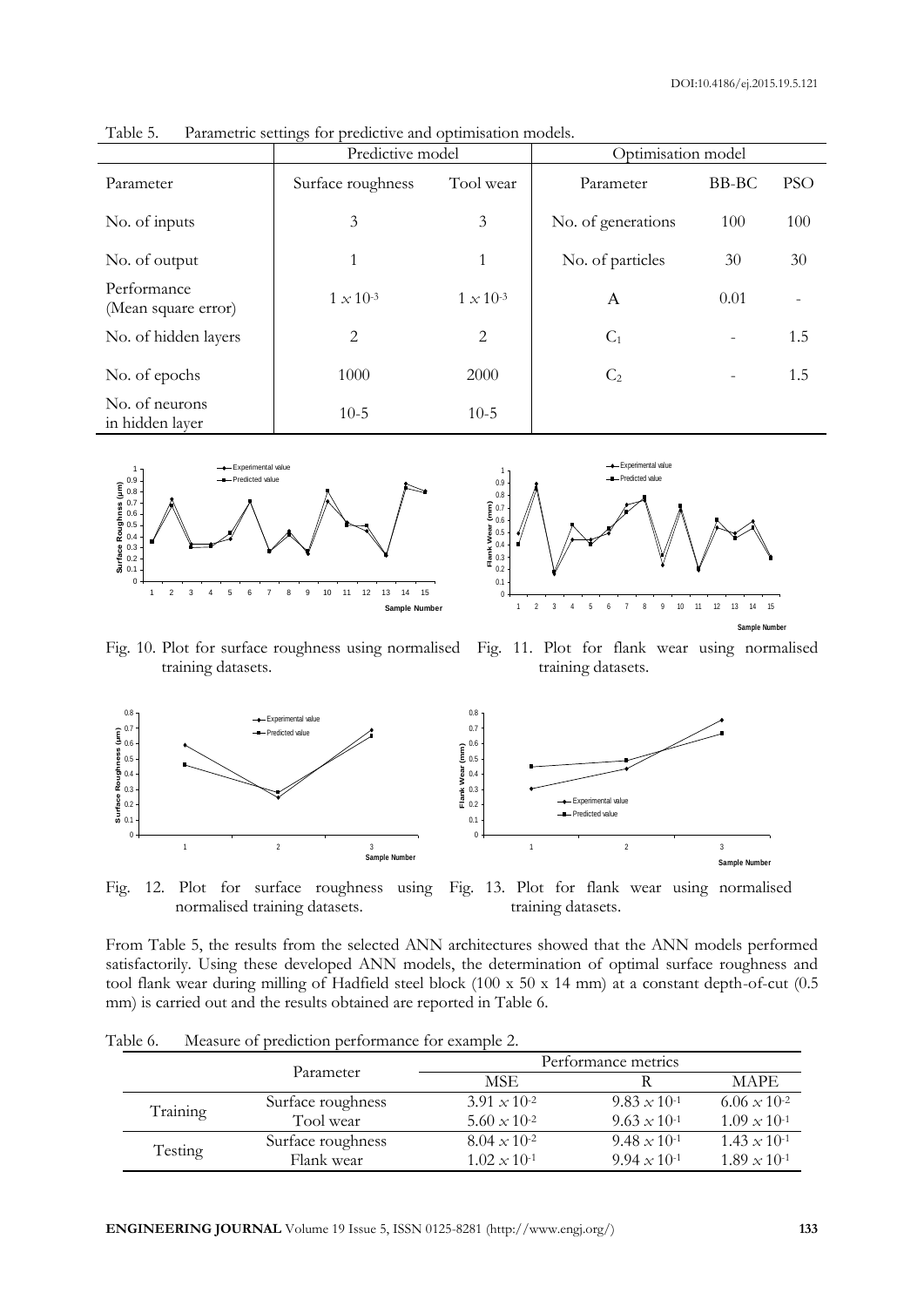

Fig. 14. Values of the objective function for example 2 at different runs.

Based on the information presented in the figure, the performances of the optimisers are summarised statistical in Table 7.

|         | pullinsels performance for example 2. |                   |
|---------|---------------------------------------|-------------------|
| Methods | BB-BC                                 | <b>PSO</b>        |
| Best    | 0.8870                                | 0.8637            |
| Worst   | 0.7041                                | 0.5022            |
| Average | 0.7491                                | 0.6217            |
| Limits  | $0.7259 - 0.7724$                     | $0.5449 - 0.6986$ |

Table 7. Summary of optimisers performance for example 2.

Using the BB-BC algorithm, at Pareto value of 0.7474 for the objective function for example 2, the following parametric settings in Table 8 was obtained.

|  |  | Table 8. Optimal values for end milling parameters for example 2. |  |
|--|--|-------------------------------------------------------------------|--|
|  |  |                                                                   |  |

| Parameters                 | BB-BC  |
|----------------------------|--------|
| Surface roughness (µm)     | 0.57   |
| Tool wear (mm)             | 0.22   |
| Cutting tool hardness (Hv) | 1430   |
| Cutting speed (m/min)      | 118    |
| Feed rate (mm/rev)         | 0.12   |
| $\lambda_1$                | 0.7480 |
| λэ                         | 0.7358 |

# **5. Conclusions**

This study has presented a novel approach of determining optimal values of machining performance by implementing ANN as a surrogate model for generating expressions for surface roughness and tool wear. BB-BC and PSO algorithms are considered as solution methods for solving the non-linear optimisation model presented. Based on the results obtained, the BB-BB has good convergence characteristics when compared with the PSO performance. As a departure from literature, a blend of ANN and the BB-BC on one side, and of the PSO on the other side produced stronger predictive and optimisation models. The results obtained from the ANN models that are trained with gradient method shows that surface roughness and tool wear for LM 25Al/SiCp metal matrix composite can be predicted with the proposed ANN. Based on the prediction results, it can be conclude that the proposed ANN models perform satisfactorily, this conclusion is arrived at when we compared the performance of our proposed ANN models with the ANN models developed for material removal rate and tool wear by Theja *et al*. [17] and Kivak [42]. The results obtained from BB-BC and PSO showed that these algorithms have the capacity to generate optimal values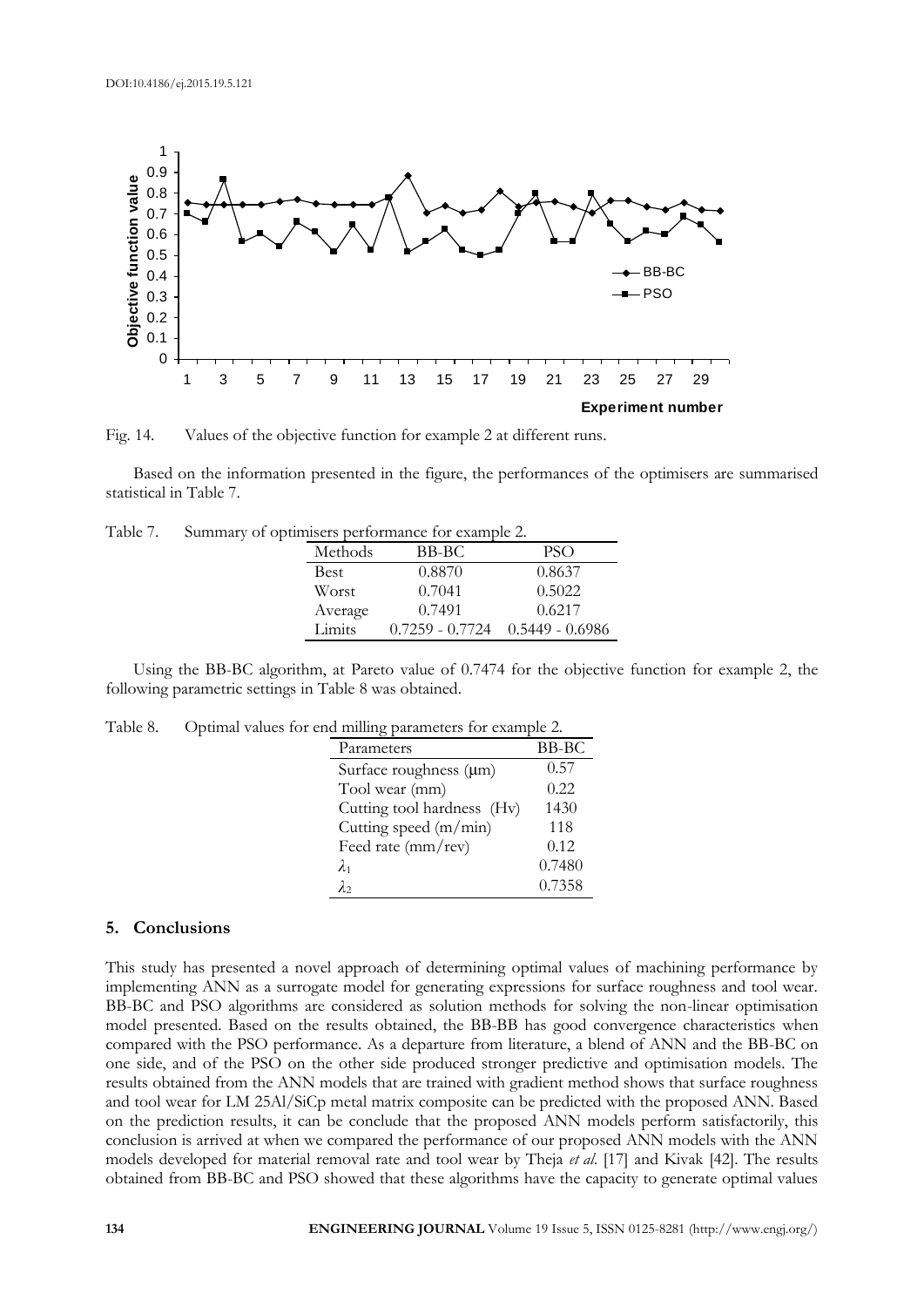for end milling process parameters. However, the BB-BC algorithm performs better than the PSO algorithm considers in the current study, this conclusion is based on the current dataset used in this study.

The use of BB-BC algorithm as optimisation algorithm for optimal material removal rate and tool wear can be considered as an area of further study. The use of other training algorithms like Levenberg Maquardt can replace gradient descent used in the current paper and results compared. This will help in the selection of training algorithm that will generate a minimum error between predicted values. Also, the issue of outliners should be taken care of before using the expression generated for surface roughness and tool wear. Furthermore, the proposed bi-objective model can be applied in optimising other end milling parameters like material removal rates and tool wear. Future work could consider the application of the proposed approach using information in [43–45]. During application of the proposed, we recommend that more dataset should be used in training a selected predictive model in generating the equations for the surface roughness and tool wear objective functions. This will improve the generalisation power of a trained ANN model. Also, we encourage the use of different number of hidden layers ANN. This will minimise the problem of poor fitting of input-output patterns [30]. Finally an application can be developed that will selection the best predictive model for a particular material surface roughness and tool wear. Model like ANN, support vector machine, polynomial function, radial-basis function, Kriging model can be considered. The selection of the best model should be based on at least 30 different runs for each of the predictive model that will be considered. The input parameters for the two examples in this study were obtained directly from machining literature. However, when applying the proposed model, principal component analysis can be used in reducing the number of input parameters to be used in study machining outputs.

# **Acknowledgements**

The authors would like to thank the editor and anonymous reviewers for their helpful comments and suggestions in improving the quality and clarity of this article.

# **References**

- [1] L. Xu, J. K. Schueller, and J. Tlusty, "End milling system compliance and machining error," *Machining Science and Technology*, vol. 2, no. 1, pp. 41–56, 1998.
- [2] E. J. A. Armarego, D. C. Kang, S. Verezub, and D. L. Wang, "The geometry, specification and predictive force models for plane faced ball-end milling cutters and operations," *Machining Science and Technology*, vol. 6, no. 3, pp. 437–466, 2002.
- [3] E. Ozturk and E. Budak, "Modelling of 5-axis milling process," *Machining Science and Technology*, vol. 11, no. 3, pp. 287–311, 2007
- [4] A. M. Zain, H. Haron, and S. Sharif, "Simulated annealing to estimate the optimal cutting conditions for minimizing surface roughness in end milling Ti-6Al-4V," *Machining Science and Technology*, vol. 14, no. 1, pp. 43–62, 2010.
- [5] B. Li, Y. Hu, X. Wang, C. Li, and X. Li. "An analytical model for oblique cutting with application to end milling." *Machining Science and Technology*, vol. 15, no. 4, pp. 453–484, 2011.
- [6] X. Cai, S. Qin, J. Li, Q. An, and M. Chen. "Experimental investigation on surface integrity of end milling nickel-based alloy-inconel 78," *Machining Science and Technology*, vol. 18, no. 1, pp. 31–46, 2014.
- [7] X. Fan and M. Loftus, "A simplified cutting force model light-cut ball-end milling applications," *Machining Science and Technology*, vol. 13, no. 1, pp. 52–75, 2009.
- [8] J. Dhupia and I. Girsang, "Correlation-based estimation of cutting force coefficients for ball-end milling," *Machining Science and Technology*, vol. 16, no. 2, pp. 287–303, 2012.
- [9] N. V. Prajina, "Multi-response optimisation of CNC end milling using response surface methodology and desirability function," *International Journal of Engineering Research and Technology*, vol. 6, no. 6, pp. 739–746, 2013.
- [10] V. V. K. Lakshmi and K. V. Subbaiah, "Modelling and optimisation of process parameters during end milling of hardened steel," *International Journal of Engineering Research and Applications*, vol. 2, no. 2, pp. 674–679, 2012.
- [11] F. Cus, U. Zuperi, and V. Gecevska, "High speed end-milling optimisation using particle swarm intelligence," *Journal of Achievement in Materials and Manufacturing Engineering*, vol. 22, no. 2, pp. 75–78, 2007.

**ENGINEERING JOURNAL** Volume 19 Issue 5, ISSN 0125-8281 (http://www.engj.org/) **135**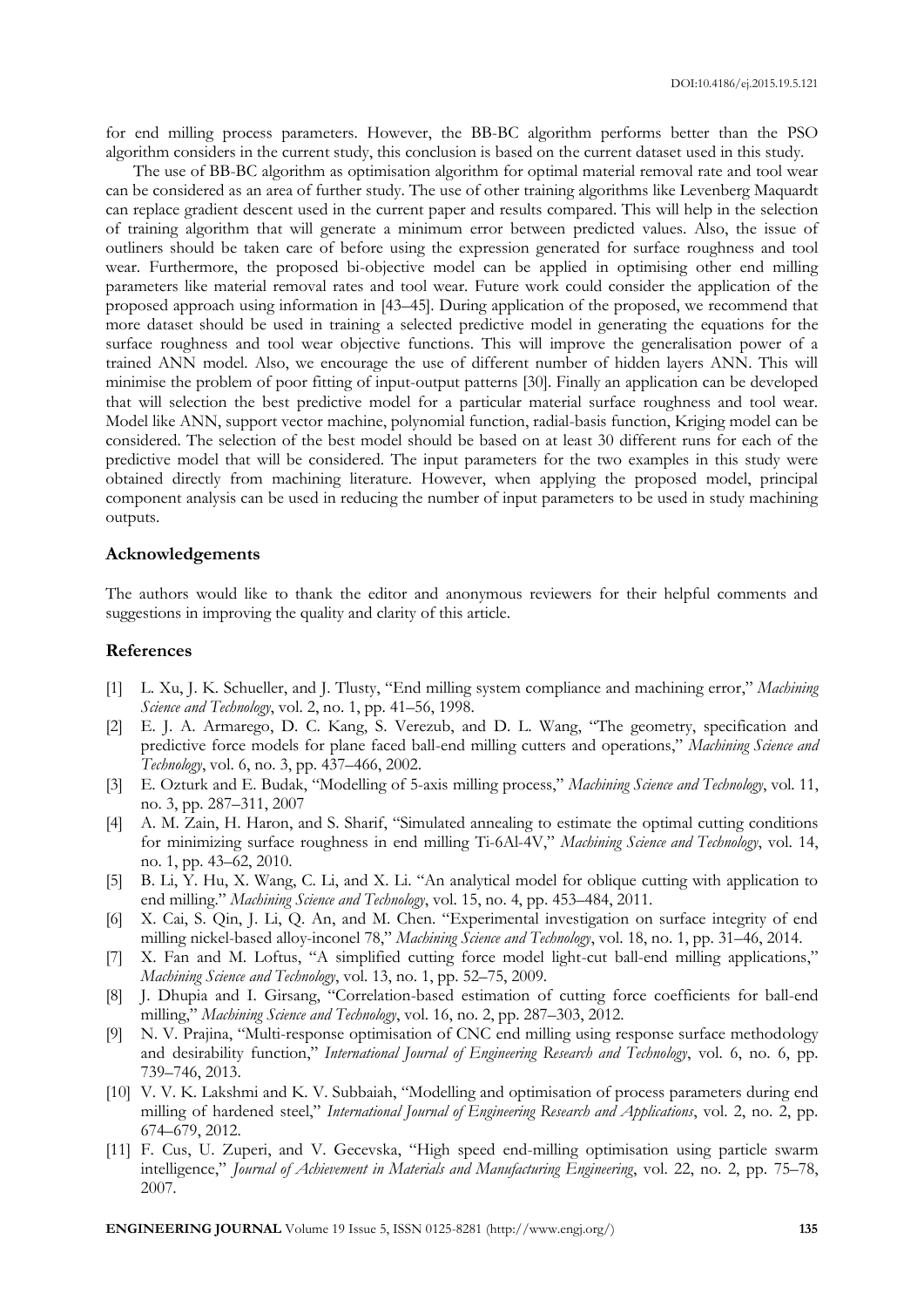- [12] T. L. Ginta, A. K. M. N. Amin, H. C. D. M. Radzi, and M. A. Lajis, "Development of surface roughness models in end milling Titanium alloy Ti-6AL-4V using uncoated Tungsten carbide inserts," *European Journal of Scientific Research*, vol. 28, no. 4, pp. 542–551, 2009.
- [13] A. R. Yusoff and N. D. Sims, "Optimisation of variable helix end milling tools by minimising selfexcited vibration," in 7th *International Conference on Modern Practice in Stress and Vibration Analysis*, 2009.
- [14] V. Para, G. Agnihotri, and C. M. Krishna, "Optimisation of cutting in end milling process with the approach of particle swarm optimisation," *International Journal of Mechanical and Industrial Engineering*, vol. 1, no. 2, pp. 21–25, 2011.
- [15] B. S. Reddy, J. S. Kumar, and K. V. K. Reddy, "Optimisation of surface roughness in CNC end milling using response surface methodology and genetic algorithm," *International Journal of Engineering, Science and Technology*, vol. 3, no. 8, pp. 102–109, 2011.
- [16] R. Arokiadass, K. Palaniradja, and N. Alagumoorthi, "Bi-performance optimisation of end milling characteristics of Al/SiC composites using NSGA-II," *International Journal of Applied Science and Engineering*, vol. 11, no. 3, pp. 251–266, 2013.
- [17] K. D. Theja, G. H. Gowd, and S. Kareemulla, "Prediction and optimisation of end milling process parameters using artificial neural network," *International Journal of Emerging Technology and Advanced Engineering*, vol. 3, no. 9, pp. 117–122, 2013.
- [18] C.-H. Chen, Y.-C. Wang, and B. Y. Lee, "The effect of surface roughness of end-mills on optimal cutting performance for high-speed machining," *Journal of Mechanical Engineering*, vol. 59, no. 2, pp. 124–134, 2013.
- [19] S. Moshat, S. Datta, A. Bandyopadhyay, and P. K. Pal, "Optimisation of CNC end milling process parameters using PCA-based Taguchi method," *International Journal of Engineering, Science and Technology*, vol. 2, no. 1, pp. 92–102, 2010.
- [20] K. Kadirgama, M. M. Noor, N. M. Zuki, M. M. Rahman, M. R. M. Rejab, K. A. Daud, and K. A. Abou-El-Hossein, "Optimisation of surface roughness in end milling on mould aluminum alloys (AA 6061-T6) using response surface method and radial basis function network," *Jordan Journal of Mechanical and Industrial Engineering*, vol. 2, no. 4, pp. 209–214, 2008.
- [21] B. C. Routara, S. D. Mohanty, S. Datta, A. Bandyopadhyay, and S. S. Mahapatra, "Optimisation of CNC end milling of UNS C34000 medium leaded brass with multiple surface roughness characteristics," *Sadhana*, vol. 35, no. 5, pp. 619–629, 2010.
- [22] P. G. Bernards and G. C. Vosniakos, "Predicting surface roughness in machining: A review," *International Journal of Machine Tool Manufacturing*, vol. 43, pp. 833–844, 2003.
- [23] B. C. Routara, A. Bandyopadhyay, and P. Sahoo, "Roughness modelling and optimisation in CNC end milling using response surface method: effect of workforce material variation," *International Journal of Manufacturing Technology*, vol. 40, pp. 1166–1180, 2009.
- [24] R. Arokiadass, K. Palaniradja, and N. Alagumoorthi. "A study on tool wear and surface roughness in end milling of particulate aluminum metal matrix composite: Application of response surface methodology*." Journal of Computational and Applied Research in Mechanical Engineering*, vol. 2, no. 1, pp. 1– 12, 2012.
- [25] G. Parmer and A. Makwana. "Prediction of surface roughness of end milling process using artificial neural network." *International Journal of Modern Engineering Research*, vol. 2, no. 3, pp. 1006–1013, 2012.
- [26] S. Kalidass, P. Palanisamy, and V. Muthukumaran, "Prediction an optimisation of tool wear for end milling operation using artificial neural network and simulated annealing algorithm," *International Journal of Machining and Machinability of Materials*, vol. 14, no. 2, pp. 142–164, 2013.
- [27] M. Madic and M. Radovanovi, "Methodology of developing optimal BP-ANN model for the prediction of cutting force in turning using early stopping method," *Facta Universitatis Series: Mechanical Engineering*, vol. 9, no. 1, pp. 21–32, 2011.
- [28] H. H. Thodberg, "Improving generalisation of neural networks through pruning," *International Journal of Neural Systems*, vol. 1, no. 4, pp. 317–326, 1991.
- [29] J. Sietsma and R. J. F. Dow, "Artificial neural networks that generalise," *Neural Networks*, vol. 4, pp. 67–79, 1991.
- [30] G. Zhang, B. E. Patuwo, and M. Y. Hu. "Forecasting with artificial neural networks: The state-of-theart," *International Journal of Forecasting*, vol. 14, pp. 35–62, 1998.
- [31] M. Kripka and R. M. L. Kripka, "Big crunch optimisation method," in *Proceedings of the International Conference on Engineering Optimization, EngOpt 2008*, Rio de Janeiro, Brazil, Jun. 1–5, 2008.